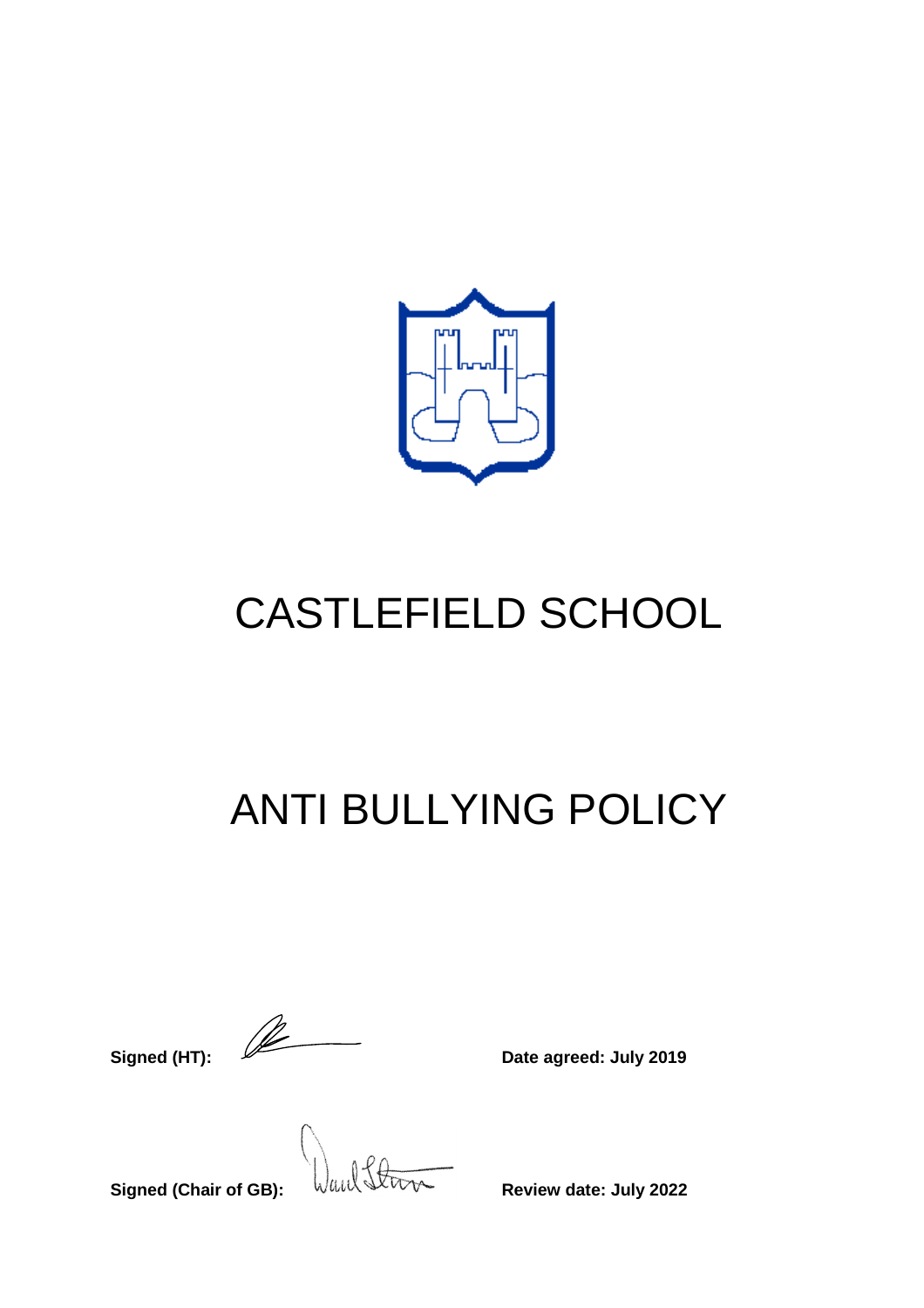## **Aims**

At Castlefield School we are committed to ensuring that pupils learn in a supportive, caring and safe environment without fear. The ethos of our school fosters high expectations of outstanding behaviour and we will challenge any behaviour that falls below this.

However, through this policy, we recognise that bullying can happen from time to time and make children's lives unhappy and hinder learning. As such we aim to work to prevent bullying and, if it does happen, pupils and parents should be assured that they will be supported through a consistent and constructive school response.

## **Definition**

Bullying is defined as:

Behaviour *by an individual or a group, repeated over time, which intentionally hurts another person either physically or emotionally. It can often involve the misuse of power by an individual or group towards one or more people.*

People are bullied for a variety of reasons and it can happen to anyone.

This policy covers all types of bullying including behaviours relating to:

Race, religion or culture Bullying Special educational needs Appearance or health conditions Sexual orientation Young carers or looked after children or otherwise related to home circumstances Sexist or sexual bullying Cyber‐bullying

Bullying can take many forms but typically includes the following types of behaviour:

Physical – hitting, kicking, spitting, pinching, punching, scratching and taking or destruction of belongings.

Verbal – name calling, insulting, threats, and offensive remarks.

Indirect – spreading nasty stories about someone, exclusion from social groups, being made the subject of malicious rumours, sending abusive mail, e-mail and text messages and abuse of any kind via social networking sites (Cyber bullying refers to bullying through information and communication technologies).

As a school community we understand that there are different roles within bullying. We discuss these roles with our children. We also understand that the same child can adopt different roles at different times, or indeed at the same time.

The ring-leader: The person who through their social power can direct bullying activity. Assistants/associates: Who actively join in the bullying (sometimes because they are afraid of the ring‐leader).

Re-enforcers: Who give positive feedback to the bully, perhaps by smiling or laughing. Outsiders/bystanders: who stay back or stay silent and thereby appear to condone or collude with the bullying behaviour.

Defenders: who try and intervene to stop the bullying or comfort children who experience bullying.

It is important to make the distinction between bullying and friends 'falling out' with each other. Falling out is an inevitable part of a child's life that they need to learn to cope with.

## **A single incident involving conflict – aggression, intimidation or nastiness – is** *not* **bullying.**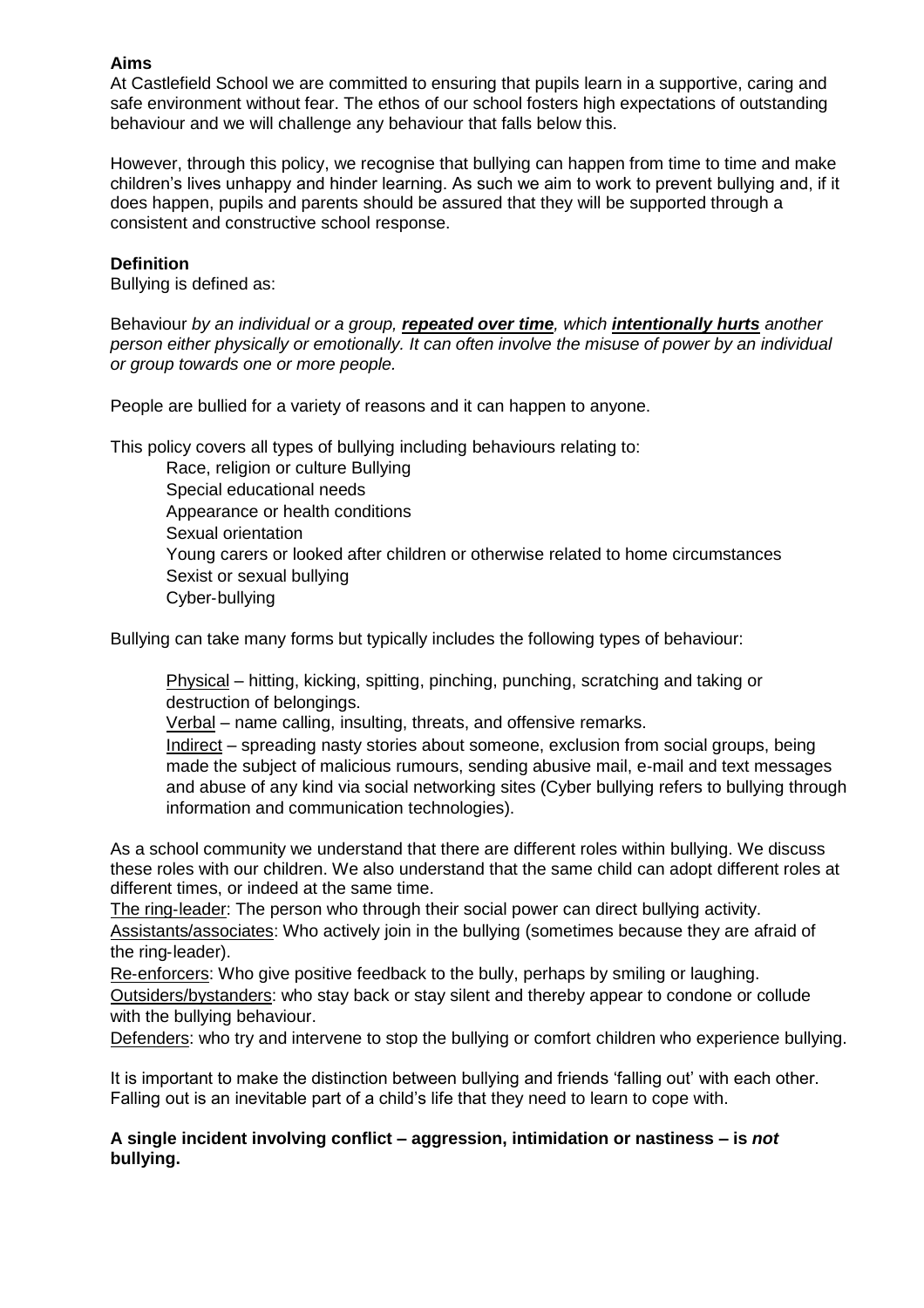#### **Prevention**

At Castlefield School we use a variety of methods for helping children to prevent bullying through the explicit and implicit curriculum.

PSHE lessons, class and whole school assemblies explicitly discuss behaviour and bullying and its impact and help to support children in how to deal with bullying behaviour and when and how to seek help.

More implicitly, our school aims and the consistent approach to behaviour promote good behaviour choices and encourage children to have respect for each other and for other people's property.

Staff regularly discuss behaviour with children and reassure children that staff are serious about dealing with bullying. Staff reinforce expectations of behaviour as a regular discussion both inside and outside the classroom. At all times (and particularly during playtimes and lunchtimes) staff are vigilant regarding the interaction and behaviours of individuals and groups of children.

Staff reinforce a general message that children do not have to be friends with everyone else, but they must be respectful of everyone else's feelings. One‐off incidents of aggressive behaviour or use of discriminatory language will be dealt with in accordance with the wider Behaviour Policy.

#### **Response**

Should incidents of bullying occur they will be dealt with according to the following protocol: All children's and parents' concerns around bullying are taken seriously.

Incidents of bullying will be investigated, talking separately with all children involved.

If staff witness or believe reported bullying behaviour or believe that behaviours may be indicative of, or lead to, bullying then they will be interviewed as part of the investigation.

If parents report incidents of bullying not witnessed or reported at the time in school, a note is made of it and staff are alerted to be watchful of the situation.

Staff should not report an incident as 'bullying', just because children or other adults have chosen to describe it as such. Behaviour not characterised as described above, but serious enough to warrant recording should be reported to their appropriate line manager and regular reviews of these will allow patterns to emerge should bullying have gone undetected.

Those who bully will be subject to sanctions in line with the school's Behaviour Policy and the targets of bullying will receive support from identified members of staff.

Adult mediation may be used between the child being bullied and the child doing the bullying to discuss what has happened and how this made the children feel.

The target of bullying will be assured that they should immediately report any future incidents and know they will be listened to.

The child doing the bullying may also be offered support. There are often underlying reasons why a child displays bullying behaviour and acts in this way, and that needs to be addressed.

We will ensure extra supervision and monitoring of the children's behaviour following incidents to check all is well.

Parents of both 'parties' will be kept informed of outcomes of investigations and kept 'in touch' until it is felt there is no longer a risk of bullying.

In extreme cases the school may involve external behaviour support services; the LA Anti-Bullying Co-ordinator or the Educational Psychology service.

The school also reserves the right to exclude children whose behaviour remains wholly unacceptable – withdrawal of playtime privileges, withholding participation in school activities (e.g. trips or sporting fixtures), fixed term or permanent exclusion.